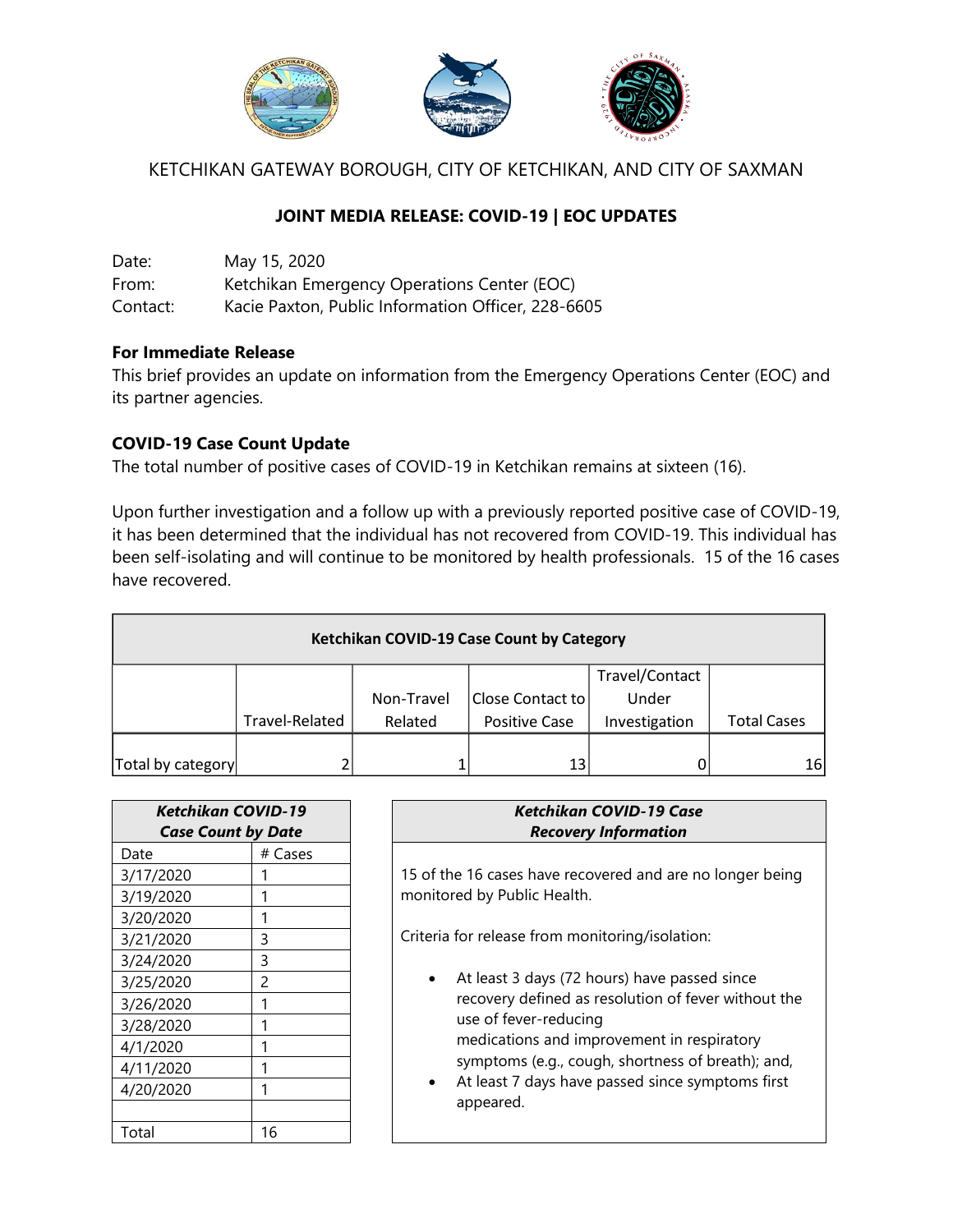# **COVID-19 Testing Update**

831 tests have been conducted for COVID-19 in Ketchikan, with the following results:

| <b>Tests Conducted</b> | <b>Positive Results</b> | <b>Negative Results</b> | <b>Pending Results</b> |
|------------------------|-------------------------|-------------------------|------------------------|
| 831                    | 16                      | 685                     | 130                    |



| If you experience any symptoms of<br>COVID-19, contact your regular provider | <b>Testing capacity:</b>  |        |
|------------------------------------------------------------------------------|---------------------------|--------|
| or our testing hotline at                                                    | <b>Current Test kits:</b> | 1,479  |
| 247-TEST (8378)                                                              | Test kits on order:       | 10,000 |

# **Ketchikan Personal Protective Equipment (PPE) Inventory**

Ketchikan currently has the following PPE equipment available, with additional equipment on order:

| <b>Current Inventory</b>       | Quantity |
|--------------------------------|----------|
| N95 Masks (ea)                 | 5929     |
| Surgical Masks (ea)            | 23932    |
| <b>Masks with Face Shields</b> | 2227     |
| Goggles (ea)                   | 145      |
| Exam Gloves (bx 100)           | 958      |
| Gowns (ea)                     | 1316     |
| Gowns heavy duty (ea)          | 3        |
| Gowns Kit, full isolation      | 4        |
| Hoods                          | 16       |
| PAPR (ea)                      | 33       |
| PAPR Hoods (ea)                | 115      |
| Hand Sanitizer (4oz bottle)    | 1775     |
| Hand Sanitizer (8oz bottle)    | 80       |
| Hand Sanitizer (16oz pump)     | 0        |
| Hand Sanitizer pump bottle     | 28       |
| Alcohol Prep Pads (ea)         | 32415    |
| Sanitation Wipes (containers)  | 418      |
| Cloth face masks               | 20       |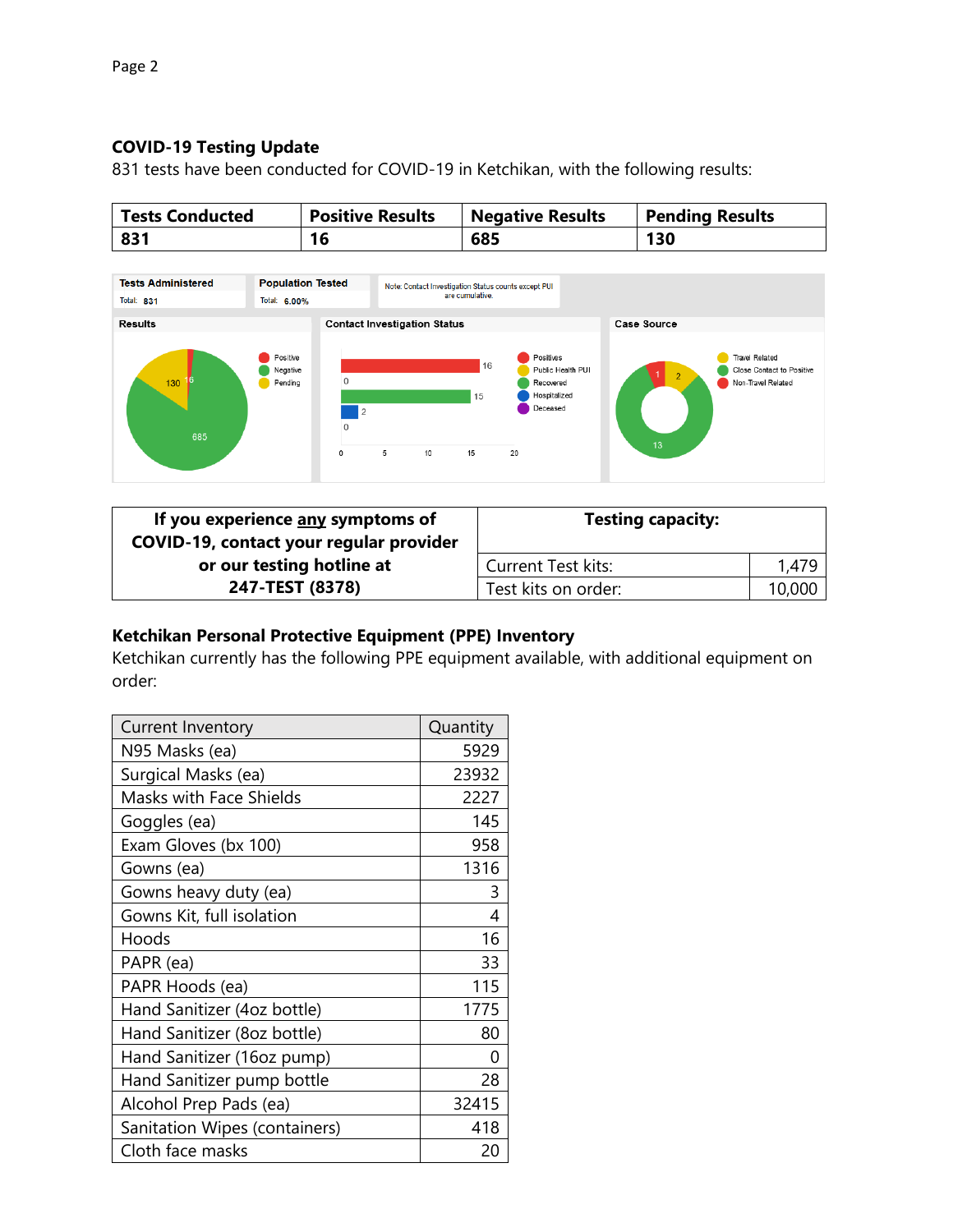## **Wastewater Testing Underway to Determine COVID-19 Presence**

Covid-19 can be detected in wastewater before someone becomes symptomatic, if they become symptomatic at all. This is effectively a test on the presence of the virus throughout a large percentage of the community, rather than on a person-by-person basis. The testing provides a forward-looking glimpse of what the curve is going to be, and, if performed regularly, may enable the community to anticipate and address an outbreak at an earlier stage.

The wastewater testing is done through the City of Ketchikan Wastewater Treatment Facility. With the central location of the testing site, the EOC believes that it is capturing a substantial cross-section of the community that covers not only City residents, but the fish processing facilities, and the majority of the businesses and workplaces. The testing is conducted each week by collecting a 24-hour composite sample. It is anticipated that this weekly testing will continue for at least 4 weeks. The samples are sent to a commercial laboratory which conducts a comprehensive analysis. Test results are expected to be returned in about seven days.

The test results can help the EOC's policy group make more informed decisions relative to when or when not to lift restrictions. It can also help the policy group determine if we want to pursue antibody testing, and if so, the timing of such an endeavor. Finally, it can act as a baseline to track general infection rates.

The data will also be shared with the State Department of Conservation (DEC) for statewide consideration. We are hopeful that we also will receive data from other Alaska communities. Again, having the information will help to provide a picture of the presence of the virus which will assist our leaders in making decisions affecting Ketchikan's—and Alaska's—next steps.

## **Successful Drive-Up Testing Clinic Held May 12, 13, 14**

The Ketchikan EOC, along with Creekside Family Health and Public Health, hosted a free driveup COVID-19 testing clinic on May 12, 13, and 14. The clinic was held from 10 a.m. to 3:00 p.m. at Berth 3. Over the three-day event, our health officials conducted 116 tests for anyone experiencing symptoms of COVID-19. Each person tested will receive notification from a health care provider with the test results—either positive or negative—as soon as the results are received.

The EOC extends **a big thank-you** to all who worked so hard for the testing clinic. Ketchikan Public Health and Creekside Family Healthy Clinic providers administered the tests. City of Ketchikan's Public Works Streets Division staged and set up the testing site, and the City Ports and Harbors Division donated the space. We are so thankful for all of their hard work during this time (and that the weather cooperated as well).

We also want to **thank our local media for partnering with us** to share the word about the testing clinic. Our media representatives, including our radio personalities at KRBD, KFMJ, KTKN, KGTW, and our newspaper representatives at Ketchikan Daily News, were instrumental in providing excellent coverage before and during the event to encourage citizens to take part in the event.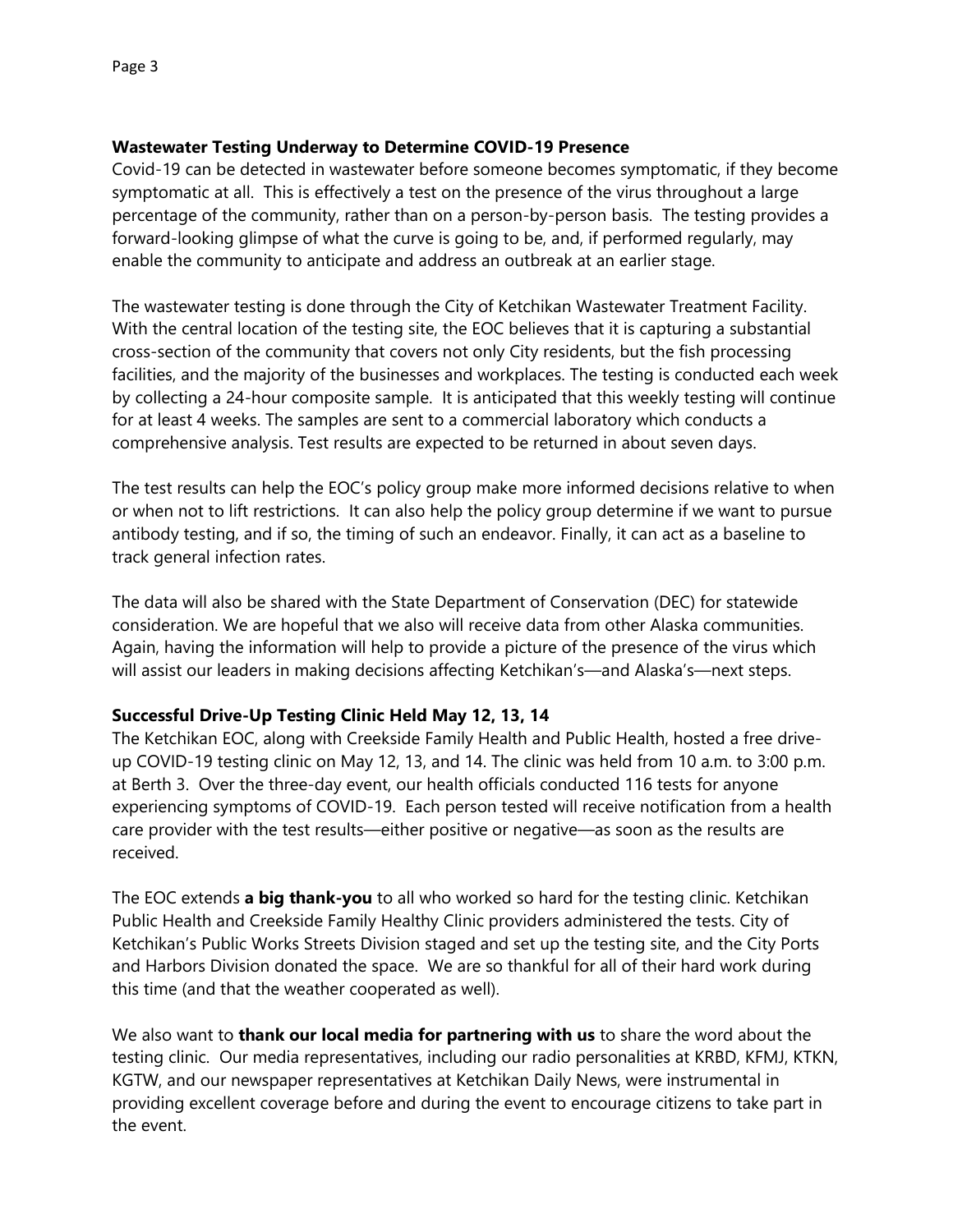We continue to encourage anyone experiencing any COVID-19 symptoms, no matter how mild, to contact your health care provider or call our testing hotline at **247-TEST (8378)**.

## **Hand Sanitizer Refill Station Update**

Many citizens are taking advantage of the hand sanitizer refill stations that have been placed throughout the community by the EOC. With assistance from the City of Ketchikan Public Works Department, the EOC has procured and developed a quantity of hand sanitizer that is available for the public. The hand sanitizer solution is a "no-frills" formula. It is not a thick gel, and it is not fragranced, but it is highly effective for killing germs. Gallon-sized refill containers have been set up at the following locations:

- Ketchikan Police Department
- KPU Customer Service in the Plaza
- **•** Gateway Recreation Center
- Saxman IRA Building; 2706 South Tongass Hwy
- North Tongass Fire Department Station 8 (Mile 13 North Tongass Hwy)

Beginning Wednesday, May  $20<sup>th</sup>$ , the following facilities will also have refill stations available:

- Ketchikan City Hall
- Ketchikan Ports and Harbors building

As additional facilities become open to the public, additional refill stations will be established.

## **Borough and City Facility Updates**

City and Borough staff are closely following the Governor's mandates and applying protocol for social distancing and safety precautions prior to opening facilities. Staff is working on obtaining necessary supplies and personal protective equipment (PPE) in order to be able to open to the public. Many services continue to be offered via telephone, internet, and mail. Plans are being implemented for opening the facilities through a phased-in approach following the current safety guidelines.

## **City of Ketchikan Facilities:**

City Hall: Front Street entrance use only. Customer service on the first floor is limited to 2 people in the lobby area at a time with waiting outside and 1 visitor/common household group able to visit each City Hall department at a time. All building access will be monitored and escorted. A drop box is located at the back alley entrance behind the Police Station for City and KPU payments.

Ports & Harbors: Main entrance use only. Customer service is limited to 3 people at a time in the lobby area with waiting outside.

Public Works Administration Building: Main entrance use only. Building to remain locked; the public is encouraged to schedule an appointment or call the phone numbers posted on the door upon approaching the building. A drop box is located at the main entrance for documents.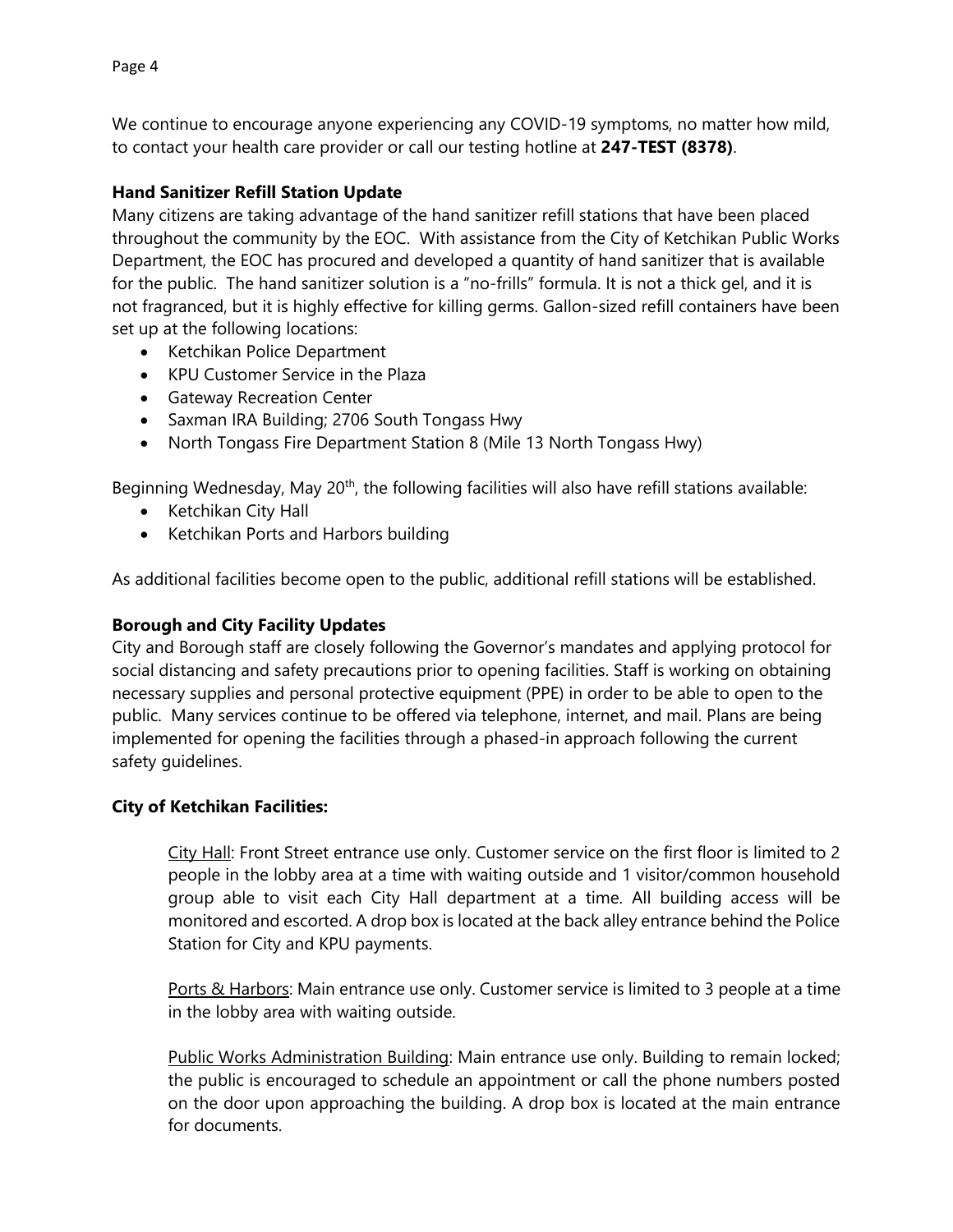KPU Customer Service in the Plaza: Main entrance use only. Customer service is limited to 2 people at a time at the front counters with 2 waiting inside and 4 receiving service at customer service desk stations. Operating hours will be Monday through Friday, 9:00 am to 4:30 pm with in-store visiting hours 9:30 am to 4:00 pm; closed Saturday and Sunday. The courtesy phone outside the store will remain in place for public use as will the drop boxes for payments near the Wells Fargo Plaza ATM and at A&P Grocery.

Ketchikan Fire Stations No. 1 and No. 2: Main entrances only. Buildings to remain locked; access by appointment and staff escort only.

Ketchikan Police Station: Main entrance only. No public entry beyond main lobby and dispatch.

Ted Ferry Civic Center: Building to remain closed to the public; open only for pre-arranged events that conform to state mandated guidelines for operations.

Ketchikan Public Library: Delayed public reopening to occur May 26. Curbside and grab bag service resumed May 11. Upon reopening to the public, access will be limited to 20- 25 individuals. Public visitation will be Monday, Wednesday, Friday and Saturday, 10:00 am to 6:00 pm; and Tuesday and Thursday, closed 9:00 am to 10:30 am with curbside service for high-risk individuals; open 11:00 am to 6:00 pm. Closed Sunday. No in-person programs, the Children's Library will remain closed, public computer seating only, and reduced in-house materials access.

Tongass Historical Museum and Totem Heritage Center: Delayed public reopening to occur June 2. Upon reopening, public access in exhibits and archives will be limited (TBD) with public visitation hours Tuesday through Saturday, 1:00 pm to 5:00 pm; closed Sunday and Monday. Visitation appointments for high-risk individuals outside public hours will be offered Tuesday through Friday, 10:00 am to 12:00 pm. Donations and collections visits by appointment only. No in-person programs.

All other City and KPU Offices, Facilities and Warehouses: closed to the public.

## **Borough Facilities:**

White Cliff Building is currently physically closed to the public with services being provided via phone, internet, and mail. Once PPEs have been obtained and social distancing protocols established, the building will be opened to the public. The target date for opening is Monday, June 1.

The Borough Transit Program is working on revising protocols in response to the Phase 2 guidelines. Once the revisions have been established, the bus ridership capacity may be able to be increased.

The Gateway Recreation Center and Gateway Aquatic Center opened on May 13<sup>th</sup> as planned with limited services. The track, cardio room, and weight rooms were opened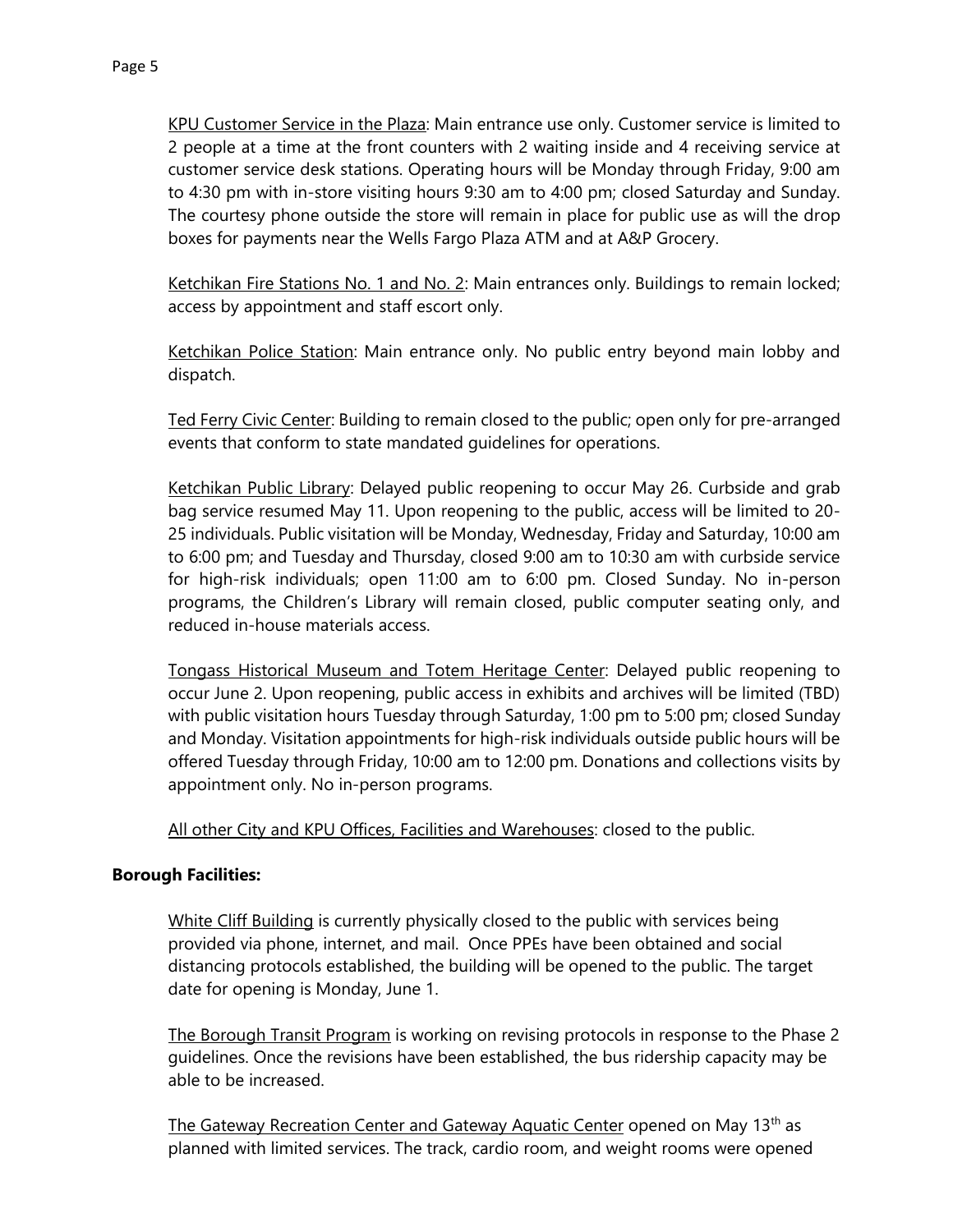with strict adherence to social distancing and personal hygiene guidelines. The pools are open for lap swims and fitness swims only. More information will be announced through the Recreation Department.

Ketchikan International Airport: Incoming passenger counts have begun to increase. Alaska Airlines has announced the addition of another morning flight on June  $1<sup>st</sup>$ . Delta Airlines plans to begin flights to Ketchikan beginning June  $8<sup>th</sup>$ . The airport staff continue to provide the daily cleaning and disinfecting protocol. Signage is posted throughout the airport with the current Alaska Health Travel Mandate information. Traveler Declaration Forms are provided at a table at the exit leaving the security area. Audio messaging on the travel mandates is broadcast over the PA system. Video messaging is shared on the KVB screen in the baggage claim area.

Playgrounds within the Borough were opened on May 8, including:

- All school playgrounds including Houghtaling Elementary, Valley Park, Point Higgins Elementary, and Fawn Mountain Elementary.
- Public playgrounds including Grant Street Park, Monroe Street Tot Lot, Triangle Park, Raven Street Park, and the Rotary Beach playground.
- Skate Park located on Schoenbar Avenue.

Borough fields are open to use with strict adherence to current social distancing guidelines. Sports Organizations must follow the Borough's field mitigation plan which will be posted at the fields and on the Borough website once finalized.

## **Business and Economic Recovery Update**

Through the Emergency Operations Center, the Ketchikan Chamber of Commerce, Ketchikan Visitors Bureau, and Borough Planning Department established the Business Economy Recovery Group (BERG).

The primary focus of the BERG has been to connect individuals and businesses with the available resources during the state of the COVID-19 emergency. During the response phase of the EOC, the BERG has been instrumental in the following:

- The BERG developed a local webpage on the Ketchikan Chamber of Commerce website, accessible through the Ketchikan Visitor's Bureau and Ketchikan Gateway Borough websites.
- The BERG developed an online Business Directory which is accessible on the Ketchikan Chamber of Commerce website with the intent of assisting Ketchikan residents with shopping locally and supporting community businesses.
- The Ketchikan Chamber website has helpful information for local businesses such as links to state and local mandates, information on tax credits for small businesses, provisions within the CARES Act, and programs administered by the Small Business Administration.

As local functions are restored and local businesses are able to resume operation, the BERG will be able to turn over the community recovery operations to the local municipal bodies.